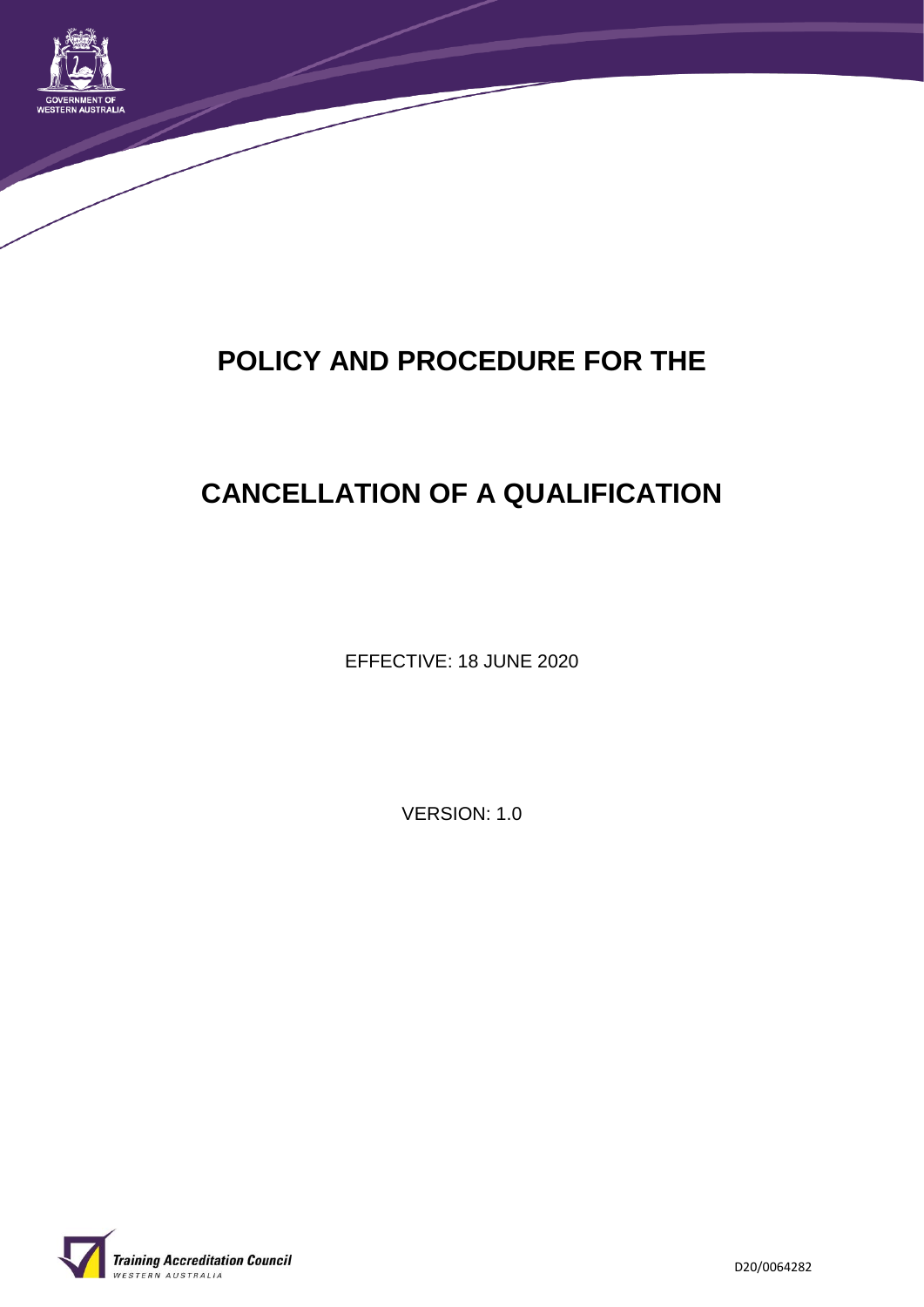## **CONTENTS**

| 5. |  |
|----|--|
| 6. |  |
|    |  |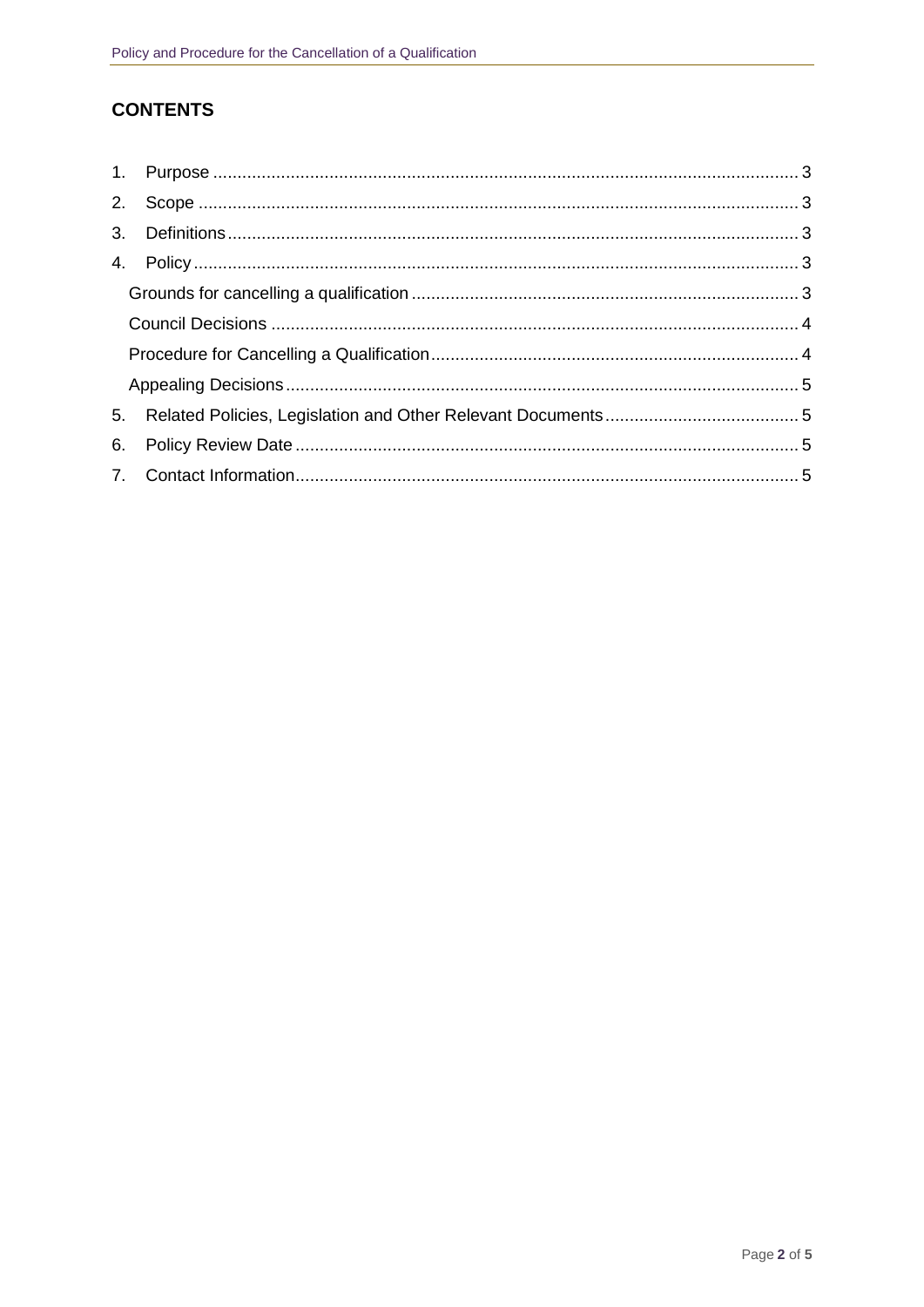## **1. PURPOSE**

The Training Accreditation Council (the Council) acknowledges that Western Australian Registered Training Organisations (RTOs) have made a significant commitment to establishing and maintaining their obligations under the *Vocational Education and Training Act 1996* (VET Act). However, from time to time the Council may be required to cancel a qualification if it is satisfied that an RTO has by mistake or on the basis of false or misleading information or in contravention of the Act issued a qualification.

This policy outlines the grounds on which a qualification can be cancelled.

## **2. SCOPE**

This policy is applicable to all RTOs registered by the Council.

In referring to qualifications this policy applies to *Australian Qualifications Framework* (AQF) certification documents: qualifications and statements of attainment.

An RTO is able to correct any administrative errors on certification that it has issued and re-issue a corrected certificate. (eg correcting a spelling mistake, an incorrect student name, code or course title). However, from time to time an RTO may identify, or it may be identified at audit, that a qualification has incorrectly been issued by mistake or on the basis of false or misleading information or in contravention of the Act and the qualification should be cancelled.

In such cases the Council may cancel a qualification under section 58E of the VET Act.

| <b>AQF</b>                                 | <b>Australian Qualifications Framework</b>                                                                                                                          |
|--------------------------------------------|---------------------------------------------------------------------------------------------------------------------------------------------------------------------|
| <b>Policy</b>                              | A documented statement of a definite course of action that is to<br>be adopted and implemented.                                                                     |
| <b>Registered Training</b><br>Organisation | A training organisation registered by a state or territory<br>registering body in accordance with the Standards for RTOs<br>within a defined scope of registration. |
| <b>Standards for RTOs</b>                  | Standards for Registered Training Organisations (RTOs) 2015                                                                                                         |
| <b>TAC</b>                                 | Training Accreditation Council of Western Australia                                                                                                                 |
| <b>The Council</b>                         | Training Accreditation Council of Western Australia                                                                                                                 |
| <b>VET</b>                                 | <b>Vocational Education and Training</b>                                                                                                                            |
| <b>VET Act</b>                             | Vocational Education and Training Act 1996                                                                                                                          |

### **3. DEFINITIONS**

## **4. POLICY**

### GROUNDS FOR CANCELLING A QUALIFICATION

Section 58E of the VET Act states:

The Council may cancel an approved VET qualification or a prescribed VET qualification conferred by a registered training provider if the Council is satisfied that it was conferred —

- (a) by mistake or on the basis of false or misleading information; or
- (b) in contravention of this Act.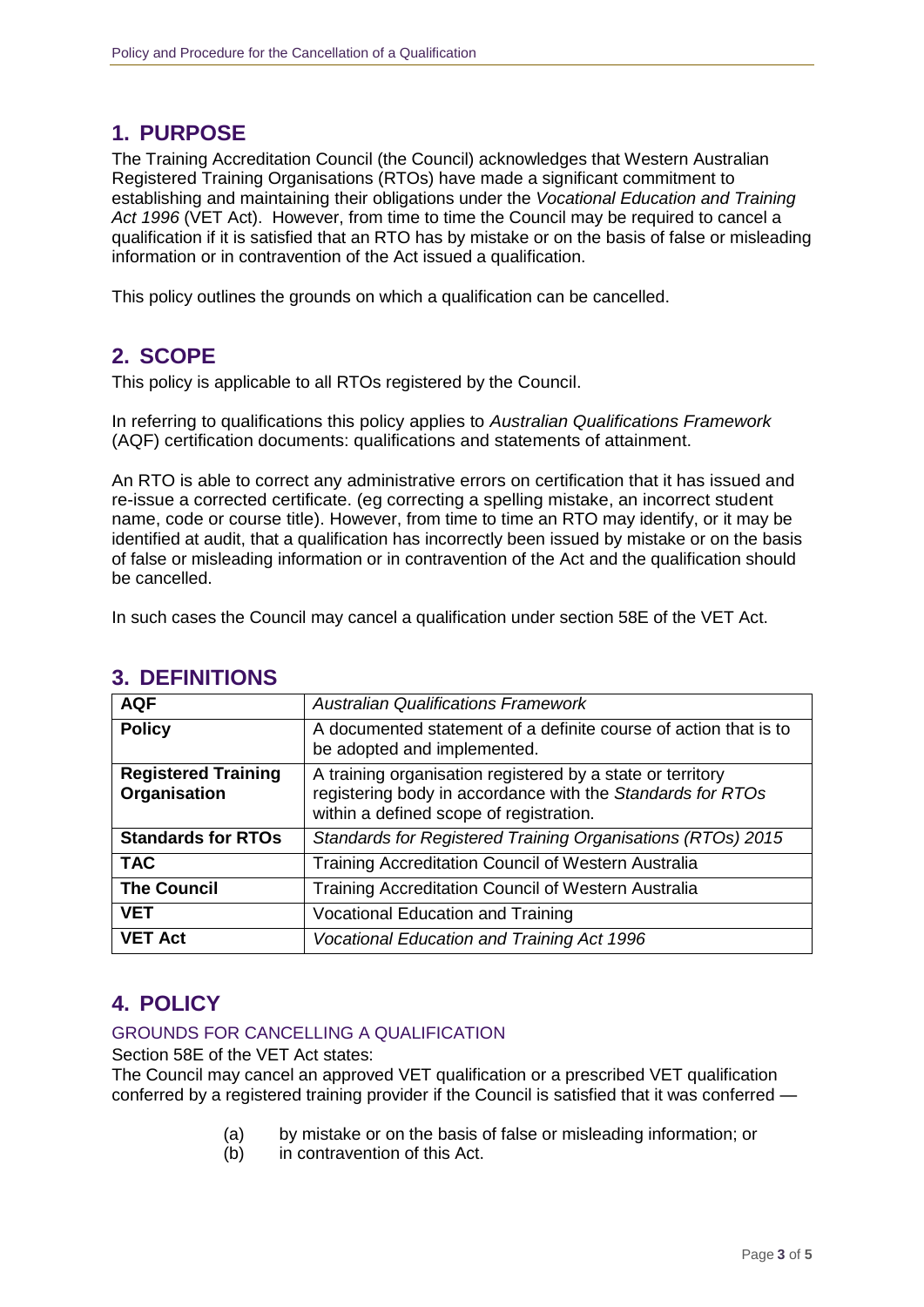#### COUNCIL DECISIONS

Decisions by the Council in relation to the cancellation of a qualification will be determined on a case by case basis and will depend on a range of factors, including:

- The specific nature of the need to cancel the qualification;
- Evidence presented to the Council; and
- Impact on the RTO and the person.

A decision of the Council takes effect –

- if no appeal is commenced under section 58G of the VET Act, when the time for commencing an appeal has passed; or
- if an appeal is commenced under section 58G of the VET Act, when that appeal is determined or is withdrawn; or
- any later day the Council may specify.

#### PROCEDURE FOR CANCELLING A QUALIFICATION

The Council will adhere to the following procedure to cancel a qualification:

|        | Requirement to cancel a qualification identified at audit or request received from                                                                                                                                                                                                                                                                                                                                                                 |
|--------|----------------------------------------------------------------------------------------------------------------------------------------------------------------------------------------------------------------------------------------------------------------------------------------------------------------------------------------------------------------------------------------------------------------------------------------------------|
|        | RTO.                                                                                                                                                                                                                                                                                                                                                                                                                                               |
| Step 1 | If received from an RTO the request should outline:<br>the person's details;<br>$\bullet$<br>qualification to be cancelled;<br>the reason for the cancellation;<br>relevant student records (eg enrolment details, training and assessment<br>strategy, judgement sheet);<br>an overview of the situation;<br>$\bullet$<br>the actions/investigation undertaken by the RTO; and<br>$\bullet$<br>any other evidence that the RTO may deem relevant. |
| Step 2 | Investigation is conducted by either of the following depending on the complexity of<br>the situation and amount of evidence that is received:<br>TAC Officer; or<br><b>External Reviewer.</b><br>Further information may be requested from the RTO.                                                                                                                                                                                               |
|        | The investigation is presented to the Council.                                                                                                                                                                                                                                                                                                                                                                                                     |
| Step 3 | The Council will consider whether grounds may exist to propose the cancellation of<br>the qualification on the grounds that the qualification was issued:<br>by mistake or on the basis of false or misleading information; or<br>a)<br>b) in contravention of the VET Act.                                                                                                                                                                        |
|        | The Council may find that there are no grounds to cancel the qualification.                                                                                                                                                                                                                                                                                                                                                                        |